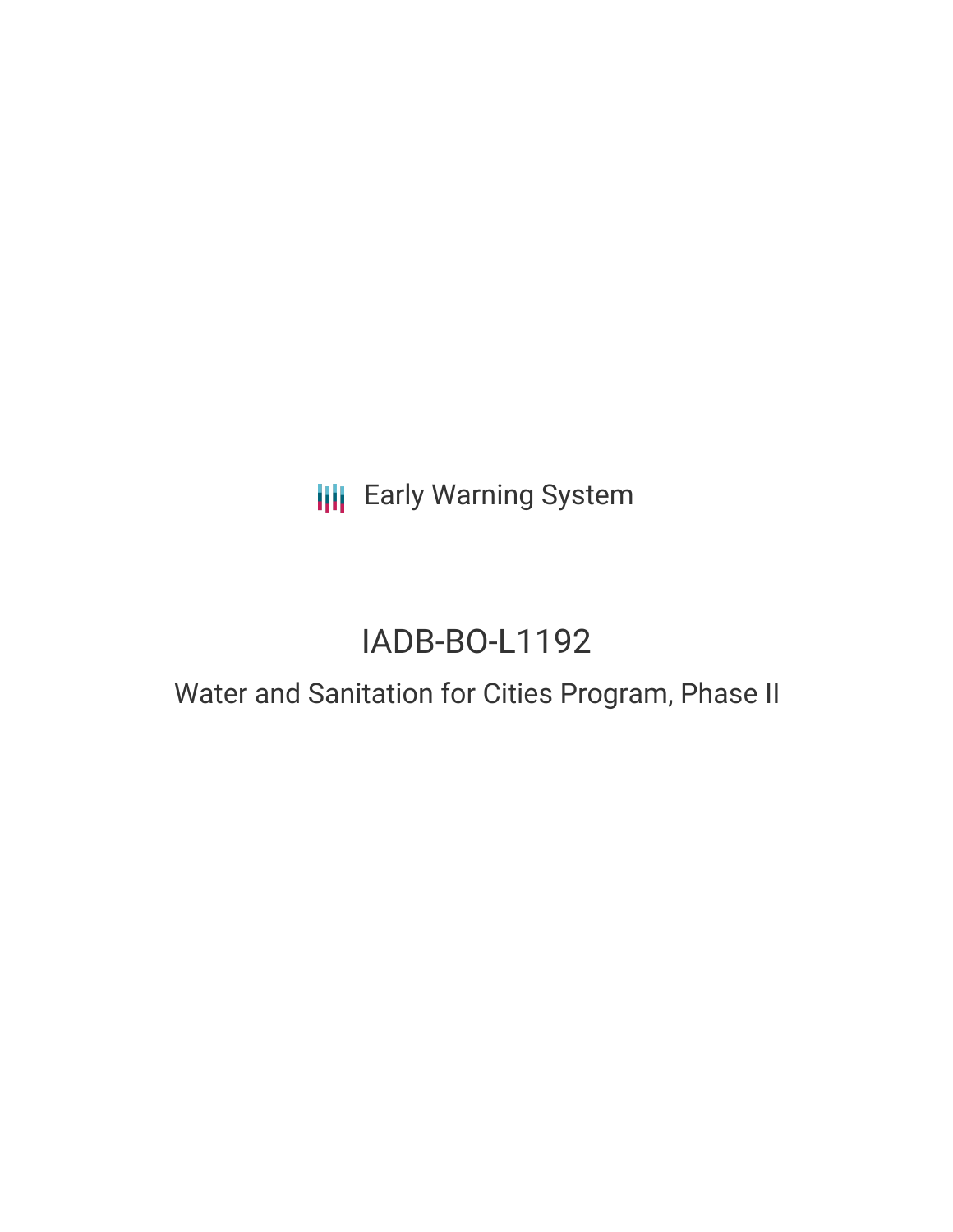

#### **Quick Facts**

| <b>Countries</b>               | Bolivia                                |
|--------------------------------|----------------------------------------|
| <b>Financial Institutions</b>  | Inter-American Development Bank (IADB) |
| <b>Status</b>                  | Proposed                               |
| <b>Bank Risk Rating</b>        |                                        |
| <b>Sectors</b>                 | Water and Sanitation                   |
| <b>Investment Type(s)</b>      | Loan                                   |
| <b>Investment Amount (USD)</b> | \$100.00 million                       |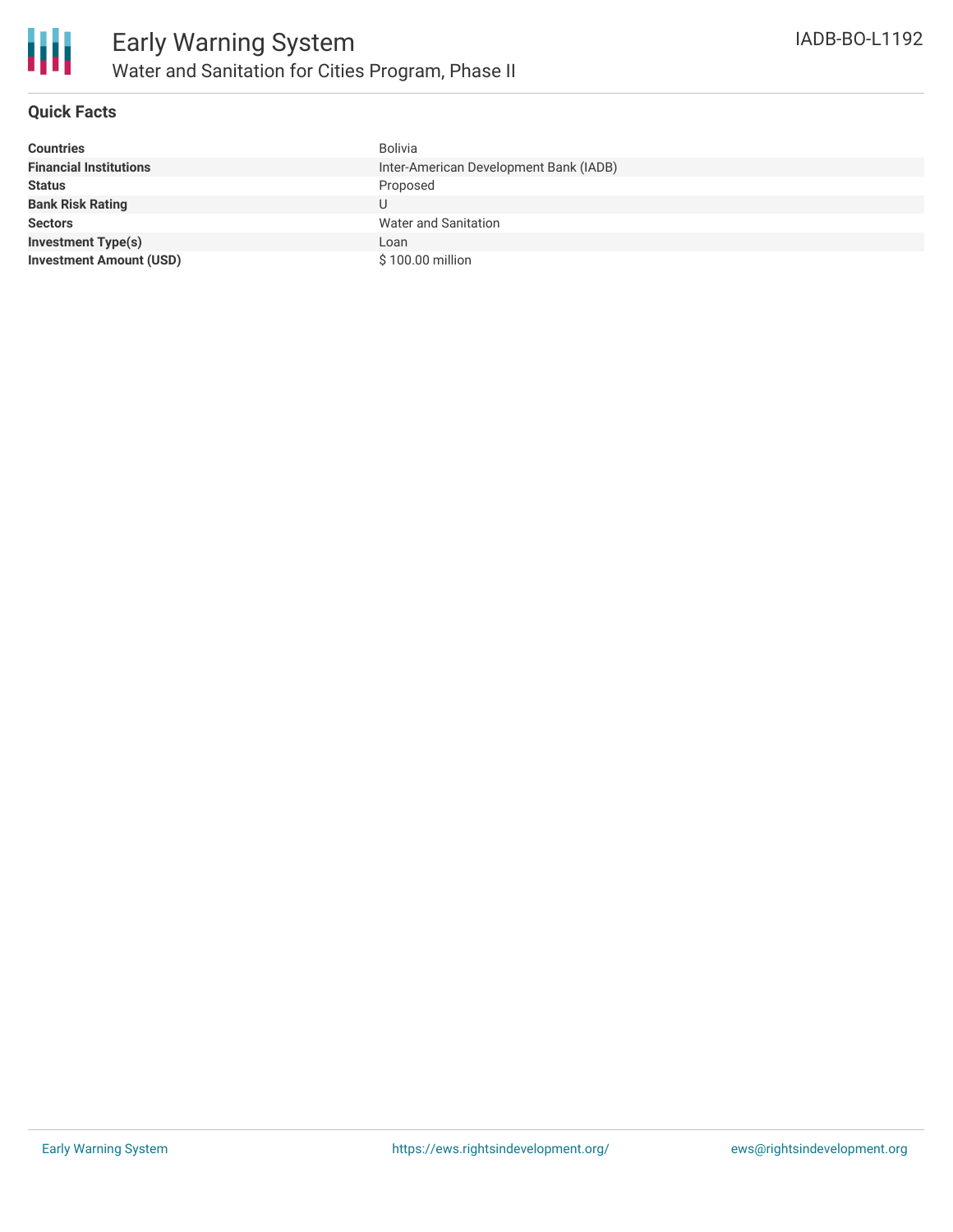

# **Project Description**

The objective of the Program is to continue increasing and improving access to potable water and sanitation services in Bolivian cities and ti promote the creation and / or strengthening of W&S service providers in the cities benefited by the Program.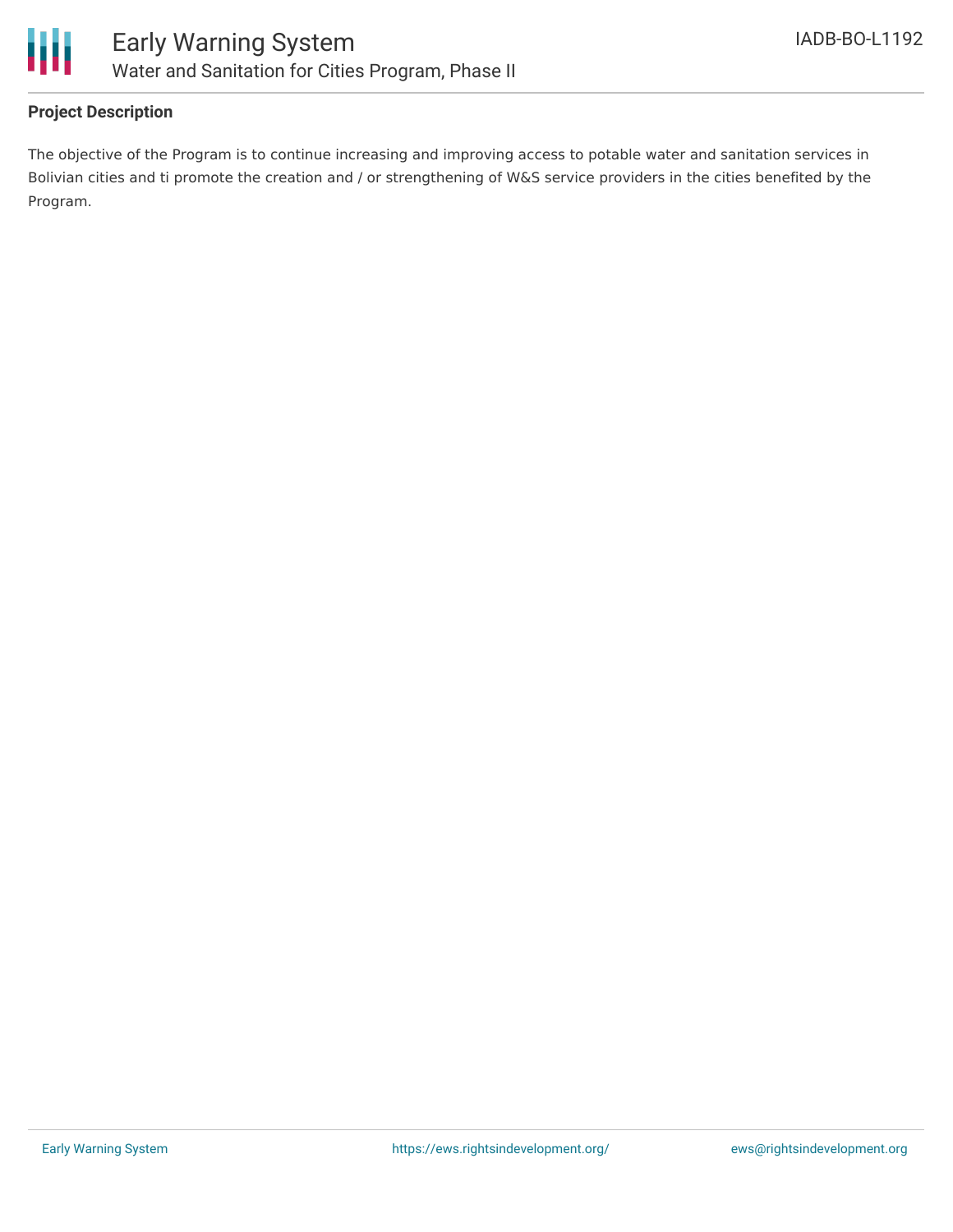

## **Investment Description**

• Inter-American Development Bank (IADB)